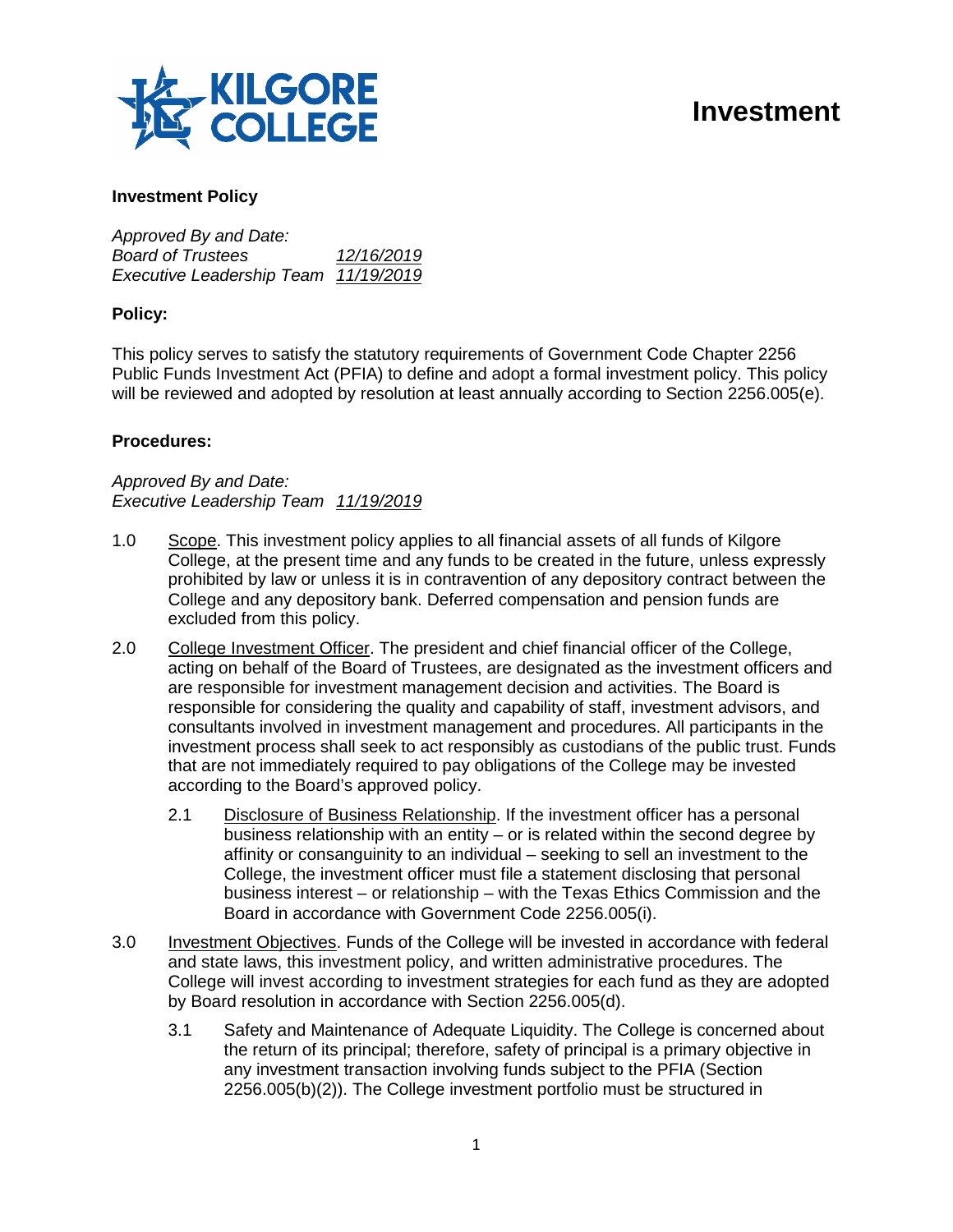conformance with an asset/liability management plan, which provides for liquidity necessary to pay obligations as they become due.

- 3.2 Diversification. It will be the policy of the College to diversify its portfolio to mitigate the risk of loss related to overconcentration of assets in a specific maturity, a specific issuer, or a specific class of investments. Investments of the College for funds subject to the PFIA shall always be selected to provide for stability of income and reasonable liquidity (Section 2256.005(b)(3)).
- 3.3 Maturity. Portfolio maturities will be structured to meet the known financial obligations of the College first and then to achieve the highest return of interest. When the College has funds that will not be needed to meet current-year obligations, maturity restraints will be imposed based upon the investment strategy for each fund. The practice of the College District will be to impose a stated maximum maturity of any investment owned by the College of ten years.
- 3.4 Quality and Capability of Investment Management. It is the College's policy to provide training required by the PFIA, Section 2256.007 and periodic training in investment for the College investment officers through courses and seminars offered by qualified organizations in order to ensure the quality, capability, and currency of the College investment officers in making investment decisions. The investment officers shall attend at least one training session of at least ten hours relating to the officers' responsibility under the PFIA within six months after assuming duties and shall attend an investment training session of at least five hours not less than once every two years thereafter.
- 3.5 Method Used to Monitor Market Price of Investments. Market values of investments will be obtained from published sources of general circulation where possible. In the absence of published data, other sources including authorized financial institutions and brokers/dealers may be used. The investment portfolio shall be marked-to-market not less than quarterly.
- 4.0 Investment Strategy. The College's investment strategy for funds subject to the PFIA is designed to accomplish the objectives of safety of principal with liquidity and current income. Funds specifically excluded by law from the PFIA may be invested in a prudent manner according to the investment objectives appropriate to the nature of the funds. The strategies listed below are intended to accommodate the characteristics and intended uses of the varying types of College funds and to comply with the PFIA.
	- 4.1 Operating Funds. Investment strategies for operating funds have as their primary objective to assure that anticipated cash flows are matched with adequate investment liquidity. The secondary objective is to create a portfolio structure which will experience minimal volatility during economic cycles. Current Operating Funds are to be invested primarily in instruments which offer high liquidity and maturities corresponding with the short to intermediate term operating needs of the College. Investments needed for immediate operating needs will primarily consist of bank certificates of deposit, interest bearing demand accounts, money market mutual funds and public fund investment pools. Funds not required for immediate operations may be invested in term instruments with maturities not to exceed five years.
	- 4.2 Debt Service Funds. Investment strategies for debt service funds shall have as the primary objective the assurance of investment liquidity adequate to cover the debt service obligation on the required payment date. Securities purchased shall not have a stated final maturity date that exceeds the debt service payment date.
	- 4.3 Construction (Bond) and Special Purpose Funds (Plant/Reserve). Investment strategies for construction and special purpose fund portfolios will have as their primary objective to ensure that anticipated cash flows are matched with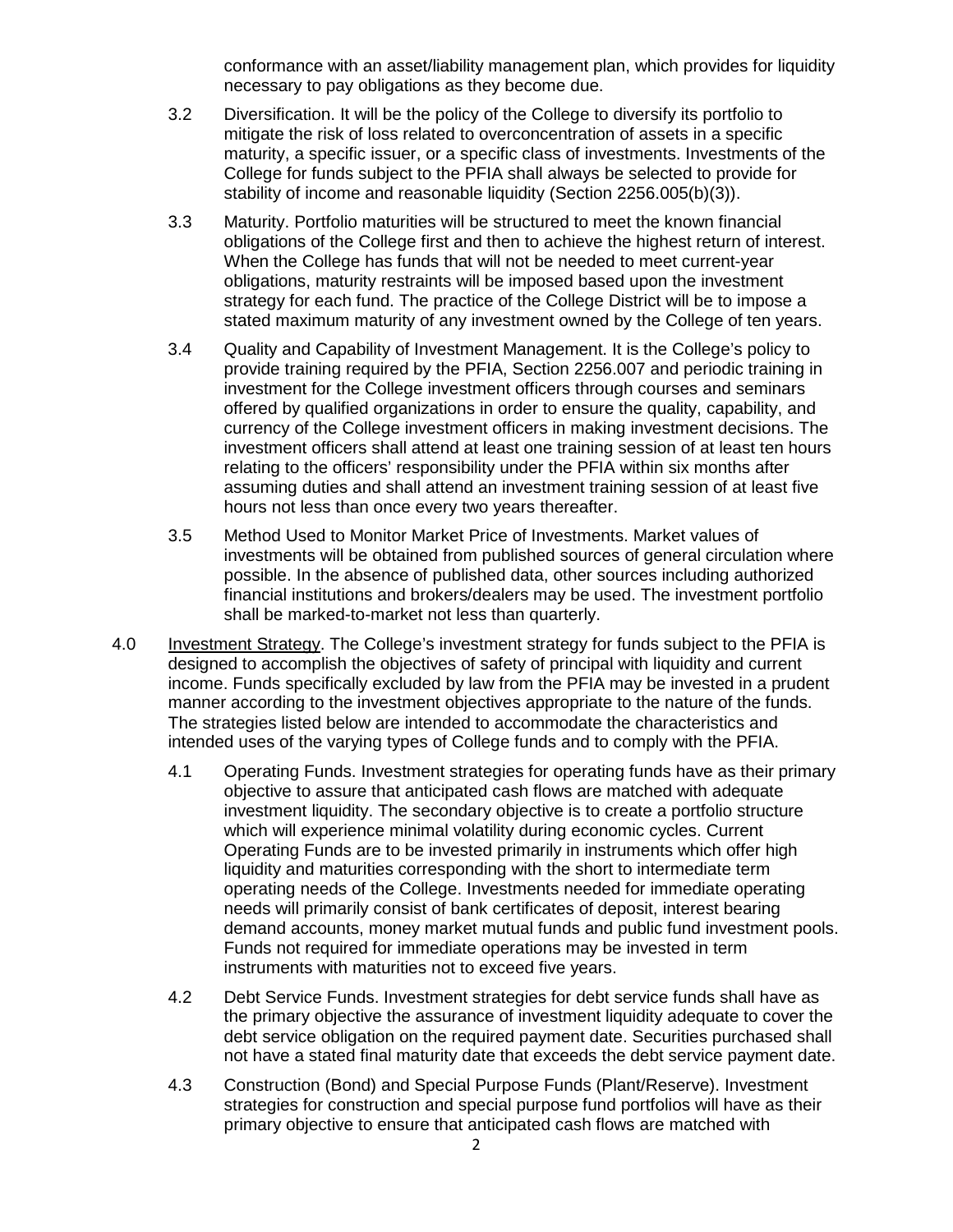adequate investment liquidity. These fund portfolios should include at least 25% in highly liquid securities for flexibility and unanticipated project outlays. The stated final maturity dates of securities should not exceed the estimated project completion date.

- 4.4 Endowment Funds. Investment strategies for Endowment Funds will have as their primary objective the ability to produce consistent and dependable investment earnings. Although these funds may not be considered public funds, they are funds that are the responsibility of public officials, and the responsibility of "preservation and safety of principle" is higher than that of a separate entity. The accepted strategy is to invest all accounts that are at the endowed level with a board approved financial advisor targeting the strategy of 50% equity and 50% fixed. Endowment funds held at the College's depository will be invested 25% IBC and 75% CD 90 day. This strategy will be evaluated monthly by the investment officers and quarterly by the investment committee. The Endowment Corpus will primarily be invested in long-term treasury, agency and municipal securities.
- 4.5 Endowment disbursement. It is the College's intent for those endowments that have expected annual disbursements, that 4% of the endowment value at January 1 be the targeted disbursement for the following fiscal year. For those endowments that are special purpose, as the expendable portion of the endowment becomes adequate for disbursement, the finance officers in consultation with the investment committee of the board will determine the amount of the disbursement, never touching the corpus of the endowment.
- 5.0 Investment Types. The College investment officer shall use any or all of the following authorized investment instruments consistent with governing law for funds subject to the PFIA (Government Code 2256).
	- 5.1 Authorized Investments. Except as provided by Government Code 2256.009(b), the following are authorized investments:
		- 5.1.1 Obligations of the United States or its agencies and instrumentalities.
		- 5.1.2 Direct obligation of this state or its agencies and instrumentalities.
		- 5.1.3 Collateralized mortgage obligations directly issued by a federal agency or instrumentality of the United States, the underlying security for which is guaranteed by an agency or instrumentality of the United States.
		- 5.1.4 Other obligations, the principal and interest of which are unconditionally guaranteed or insured by or backed by the full faith and credit of this state or the United States or their respective agencies and instrumentalities, including obligations that are fully guaranteed or insured by the Federal Deposit Insurance Corporation (FDIC) or by the explicit full faith and credit of the United States.
		- 5.1.5 Obligations of states, agencies, counties, cities, and other political subdivisions of any state rated as to investment quality by a nationally recognized investment rating firm not less than AA or its equivalent.
		- 5.1.6 Certificates of deposit (CDs) if issued by a depository institution with its main office or a branch office in Texas and are:
			- a. Guaranteed or insured by the FDIC or its successor;
			- b. Secured by obligations that are described by Section 2256.009(a) of the PFIA, including mortgaged-backed securities directly issued by a federal agency or instrumentality that have a market value of not less than the principal amount of the certificates but excluding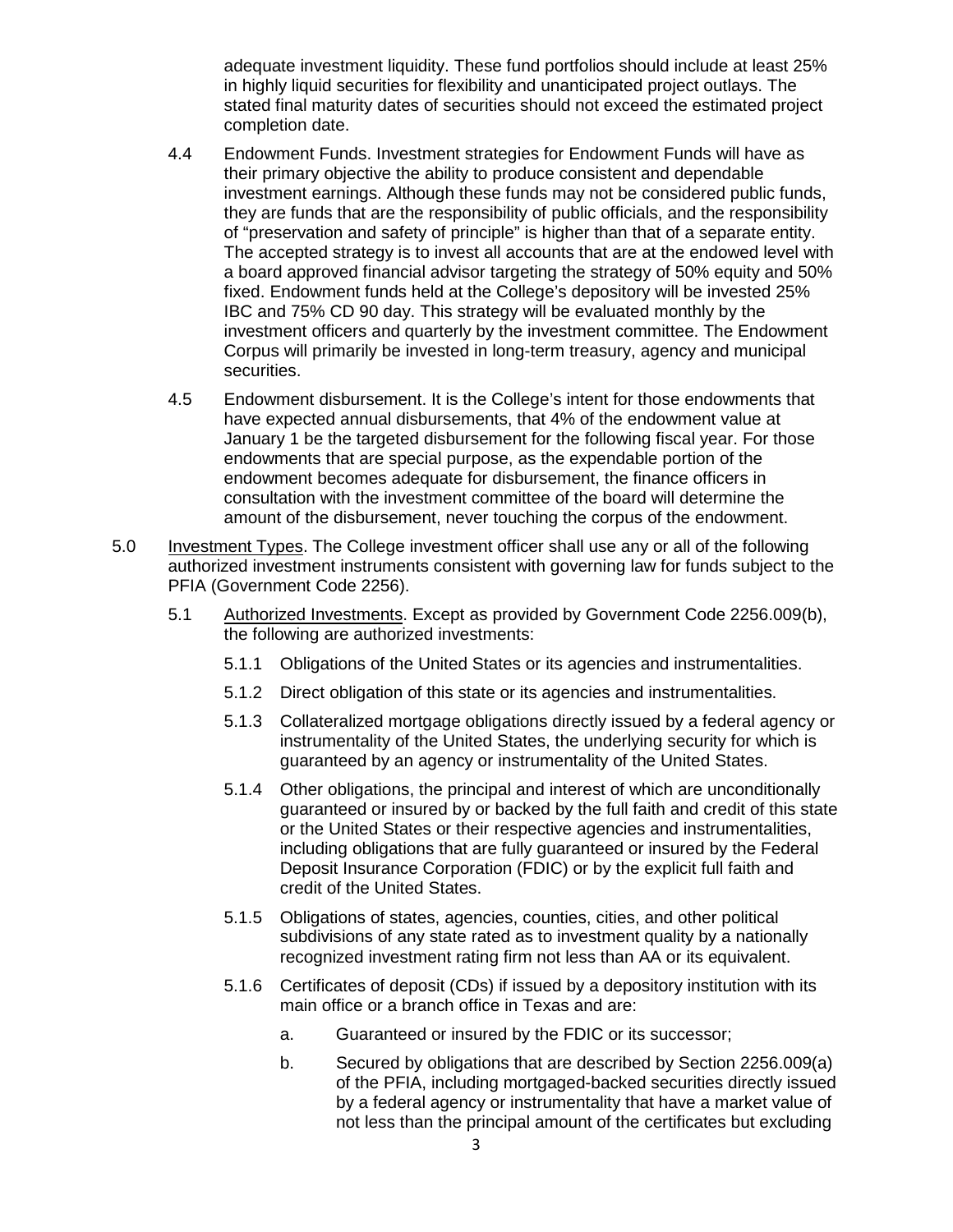those mortgage-backed securities of the nature described by Section 2256.009(b) of the PFIA; or

- c. Secured in any other manner and amount provided by law for deposits of the College.
- 5.1.7 In addition, the following CD-type is authorized provided that the following conditions are met:
	- a. The funds are invested through a depository institution or broker that has its main office or a branch office in Texas and is selected from a list adopted by the College as required by Section 2256.025.
	- b. The broker or the depository institution selected by the College arranges for funds to be deposited in one or more federally insured depository institutions, wherever located, for the account of the College.
	- c. The full principal and interest amount of each CD is insured by the United States or an instrumentality of the United States.
	- d. The selected depository institution, an entity described by Section 2257.041(d), or a clearing broker/dealer registered with the Securities and Exchange Commission and operating pursuant to Securities and Exchange Commission Rule 15c3-3 (17 C.F.R Section 250.15c3-3) as custodian for the various certificates issued for and held in the account of the College.
- 5.1.8 A fully collateralized repurchase agreement, as defined in the PFIA, if it:
	- a. Has a defined termination date;
	- b. Is secured by a combination of cash and obligations described by Section 2256.009(a)(1) of the PFIA;
	- c. Requires the securities being purchased by the College or cash held by the College to be pledged to the College, held in the College's name, and deposited at the time the investment is made with the College or with a third party selected and approved by the College; and
	- d. Is placed through a primary government securities dealer, as defined by the Federal Reserve, or a financial institution doing business in this state.

Notwithstanding any law, the term of any reverse security repurchase agreement may not exceed 90 days after the date the reverse security repurchase agreement is delivered.

Money received by the College under the terms of a reverse security repurchase agreement shall be used to acquire additional authorized investment, but the term of the authorized investment acquired must mature not later than the expiration date stated in the reverse security repurchase agreement.

- 5.1.9 A bankers' acceptance if it;
	- a. Has a stated maturity of 270 days or fewer from the date of its issuance;
	- b. Will be, in accordance with its terms, liquidated in full at maturity;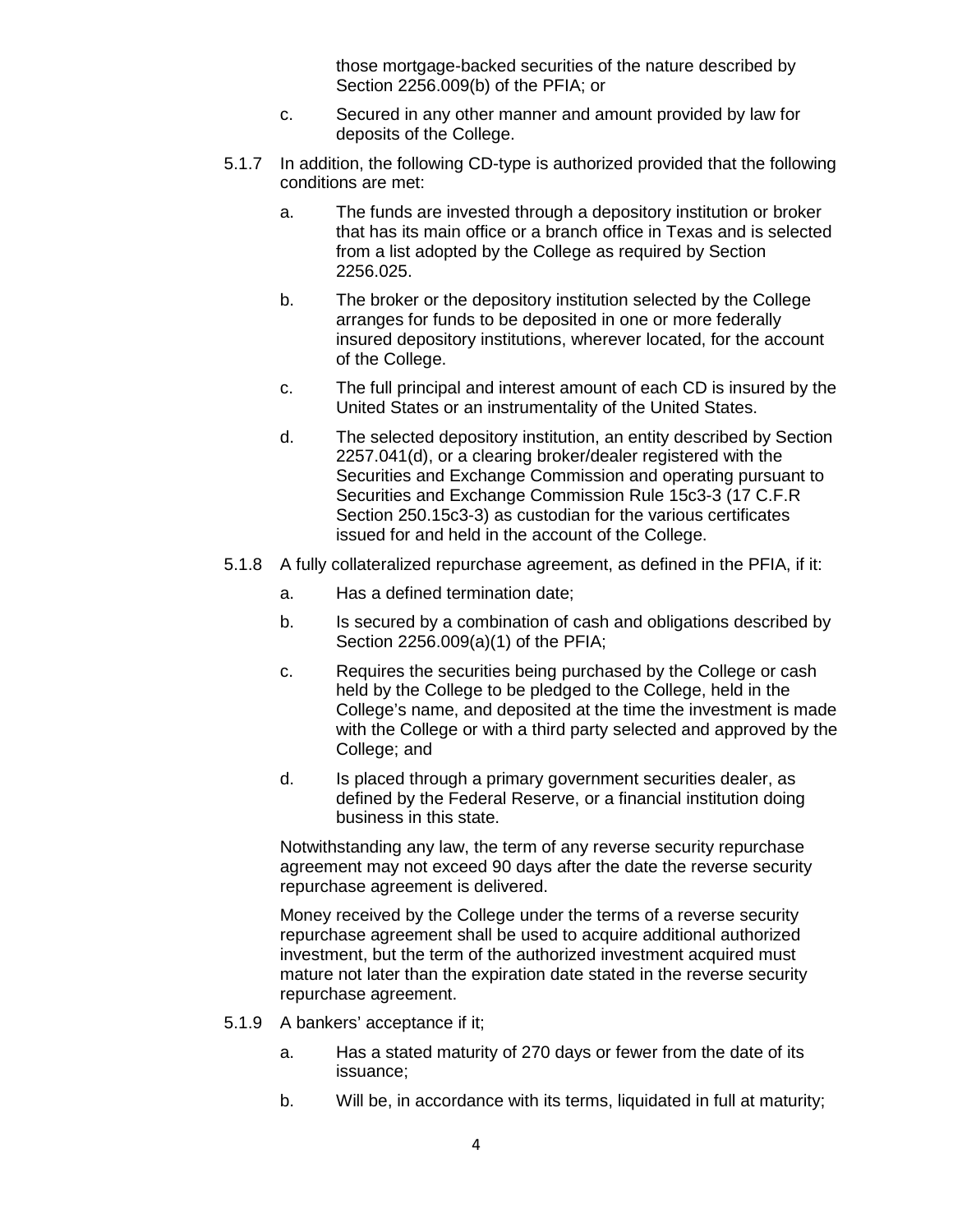- c. Is eligible for collateral for borrowing from a Federal Reserve bank; and
- d. Is accepted by a bank organized and existing under the laws of the United States or any state if the short-term obligations of the bank, or of a bank holding company of which the bank is the largest subsidiary, are rated not less than A-1 or P-1 or an equivalent rating by at least one nationally recognized credit rating agency.
- 5.1.10 Commercial paper is an authorized investment under this subchapter if the commercial paper:
	- a. Has a stated maturity of 270 days or fewer from the date of its issuance; and
	- b. Is rated not less than A-1 or P-1 or an equivalent rating by at least two nationally recognized credit rating agencies or by one nationally recognized credit rating agency and is fully secured by an irrevocable letter of credit issued by a bank organized and existing under the laws of the United States or any state.
- 5.1.11 Mutual funds and money market mutual funds with limitations described below:
	- 5.1.11.1 A no-load money market mutual fund is authorized if it:
		- a. Is regulated by the Securities and Exchange Commission;
		- b. Has a dollar-weighted average stated maturity of 90 days or fewer; and
		- c. Includes in its investment objectives the maintenance of a stable net asset value of \$1 for each share.
	- 5.1.11.2 A no-load mutual fund is authorized if it:
		- a. Is registered with the Securities and Exchange Commission;
		- b. Has an average weighted maturity of less than two years;
		- c. Is invested exclusively in obligations approved by this subchapter;
		- d. Is continuously rated as to investment quality by at least one nationally recognized investment rating firm of not less than AAA or its equivalent; and
		- e. Conforms to the requirements set forth in Sections 2256.016(b) and (c) relating to the eligibility of investment pools to receive and invest funds of investing entities.

## 5.1.11.3 Relative to mutual funds and money market mutual funds,

the College may not:

a. Invest in the aggregate more than 80 percent of its monthly average funds balance, excluding bond proceeds and reserves and other funds held for debt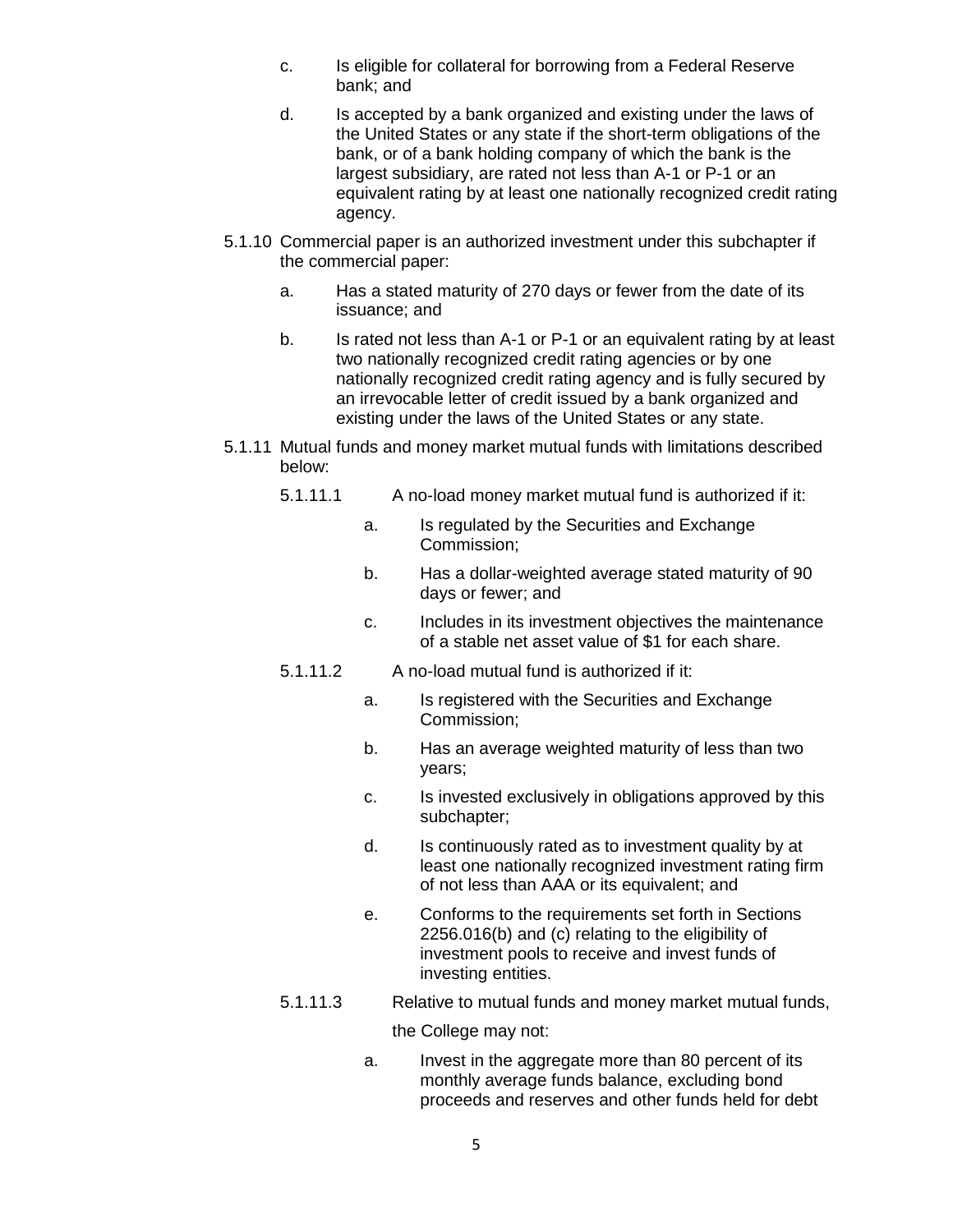service, in money market mutual funds or mutual funds, either separately or collectively;

- b. Invest in the aggregate more than 15 percent of its monthly average fund balance, excluding bond proceeds and reserves and other funds held for debt service, in mutual funds;
- c. Invest any portion of bond proceeds, reserves, and funds held for debt service in mutual funds; or
- d. Invest its funds or funds under its control, including bond proceeds and reserves and other funds held for debt service, in any one mutual fund or money market mutual fund in an amount that exceeds ten percent of the total assets of the mutual fund or money market mutual fund.
- 5.2 Eligible Investment Pools. As discussed in PFIA, Section 2256.016-2256.019, the Board by resolution may authorize investment in a particular pool. An investment pool shall invest the funds it receives from entities in authorized investments permitted by the PFIA. An investment pool may invest its funds in money market mutual funds to the extent permitted by and consistent with this subchapter and the investment policies and objectives adopted by the investment pool.

The following guidelines shall apply:

- a. To maintain eligibility to receive funds from and invest funds on behalf of an entity under this chapter, an investment pool must furnish to the investment officer or other authorized representative of the entity the yield and expense ratio of the pool, including a statement regarding how yield is calculated.
- b. To be eligible to receive funds from and invest funds on behalf of an entity under this chapter, a public funds investment pool created to function as a money market mutual fund must mark its portfolio to a market daily, and, to the extent reasonably possible, stabilize at a \$1 net asset value. If the ratio of the market value of the portfolio divided by the book value of the portfolio is less than 0.995 or greater than 1.005, portfolio holdings shall be sold as necessary to maintain the ratio between 0.995 and 1.005. In addition to the requirements of its investment policy and any other forms of reporting, a public funds investment policy and any other forms of reporting, a public funds investment pool created to function as a money market mutual fund shall report yield to its investors in accordance with regulations of the federal Securities and Exchange Commission applicable to reporting by money market funds.
- c. If the investment pool operates an Internet website, the information in a disclosure instrument or report described in Subsections (b), (c)(2), and (f) in Section 2256.016, Government Code must be posted on the website.
- d. To maintain eligibility to receive funds from and invest funds on behalf of an entity under this chapter, an investment pool must make available to the College an annual audited financial statement of the investment pool in which the entity has funds invested.
- e. If an investment pool offers fee breakpoints based on fund balances invested, the investment pool in advertising investment rates must include either all levels of return based on the breakpoints provided or state the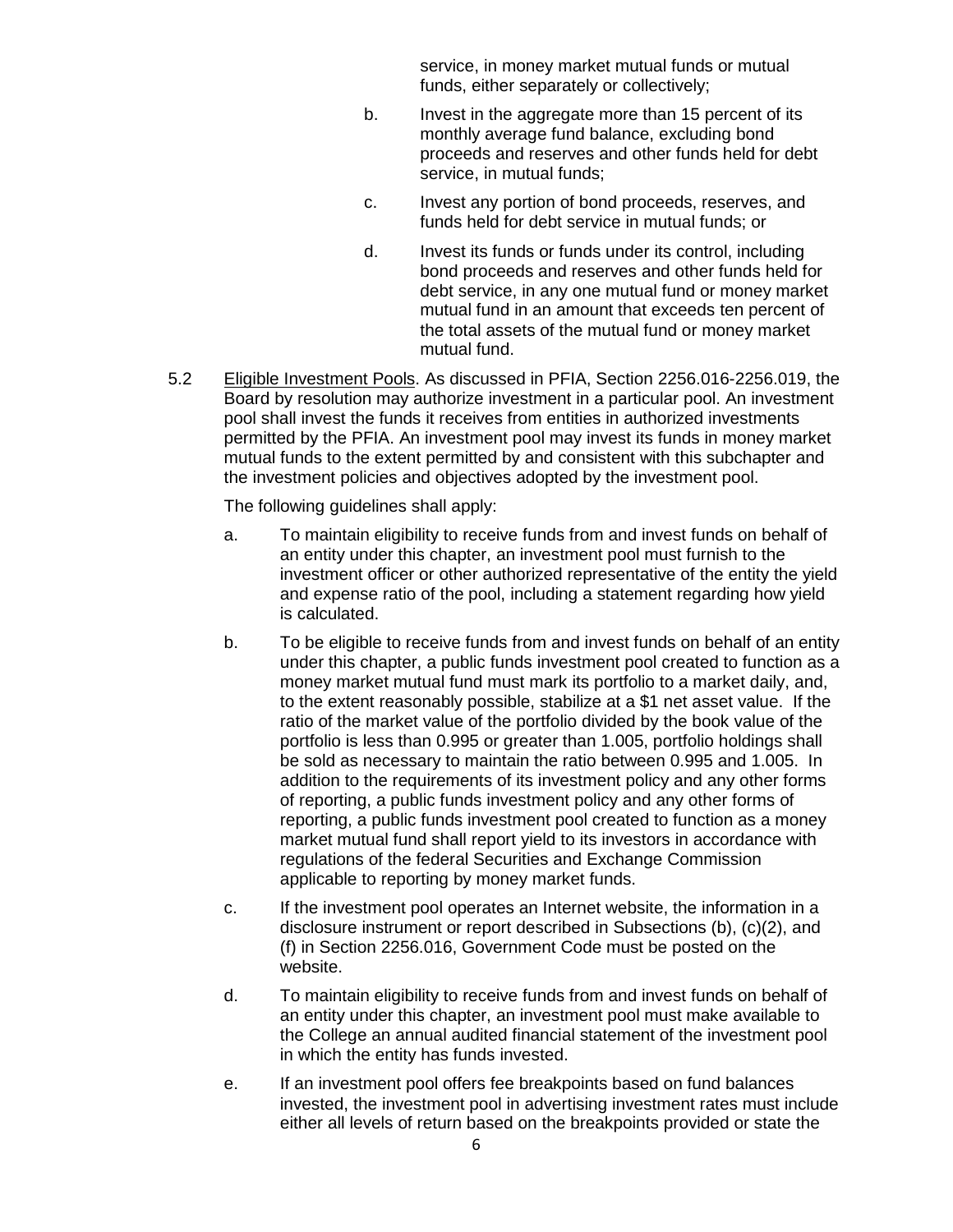lowest possible level of return based on the smallest level of funds invested.

f. A public funds investment pool must be continuously rated no lower than AAA or AAA-m or at an equivalent rating by at least one nationally recognized rating service.

Kilgore College, as an institution of higher education are permitted the following additional investments under Section 2256.020 of the Act:

- a. Cash management and fixed income funds sponsored by organizations exempt from federal income taxation under Section 501 (f), Internal Revenue Code of 1986 (26 U.S.C. Section 501 (f));
- b. Negotiable CDs issued by a bank that has a CD rating of at least 1 or the equivalent by a nationally recognized credit rating agency or that is associated with a holding company having a commercial paper rating of at least A-1, P-1, or the equivalent by a nationally recognized credit rating agency; and
- c. Corporate bonds, debentures, or similar debt obligations rated by a nationally recognized investment rating firm in one of the two highest long-term rating categories, without regard to gradations within those categories.
- 5.3 Prohibited Investments Under Section 2256.009(b) of the PFIA. The College investment officer has no authority to use any of the following investment instruments for funds subject to the PFIA:
	- a. Obligations whose payment represents the coupon payments on the outstanding principal balance of the underlying mortgage-backed security collateral and pays no principal;
	- b. Obligations whose payment represents the principal stream of cash flow from the underlying mortgage-backed security collateral and bears no interest;
	- c. Collateralized mortgage obligations that have a stated final maturity date of greater than ten years; or
	- d. Collateralized mortgage obligations the interest rate of which is determined by an index that adjusts opposite to the changes in a market index.
- 5.4 Credit Downgrade Provision. An investment that requires a minimum rating does not qualify as an authorized investment during the period the investment does not have the minimum rating. The College shall take all prudent measures that are consistent with its investment policy to liquidate an investment that does not have the minimum rating.
- 6.0 Investment Responsibility and Control.
	- 6.1 Authorized Brokers/Dealers and Financial Institutions. The College investment officer shall invest College District funds with any or all of the following institutions or groups consistent with federal and state law and the current depository bank contract:
		- a. Depository bank;
		- b. Other state or national banks that are insured by the FDIC;
		- c. Public funds investment pools;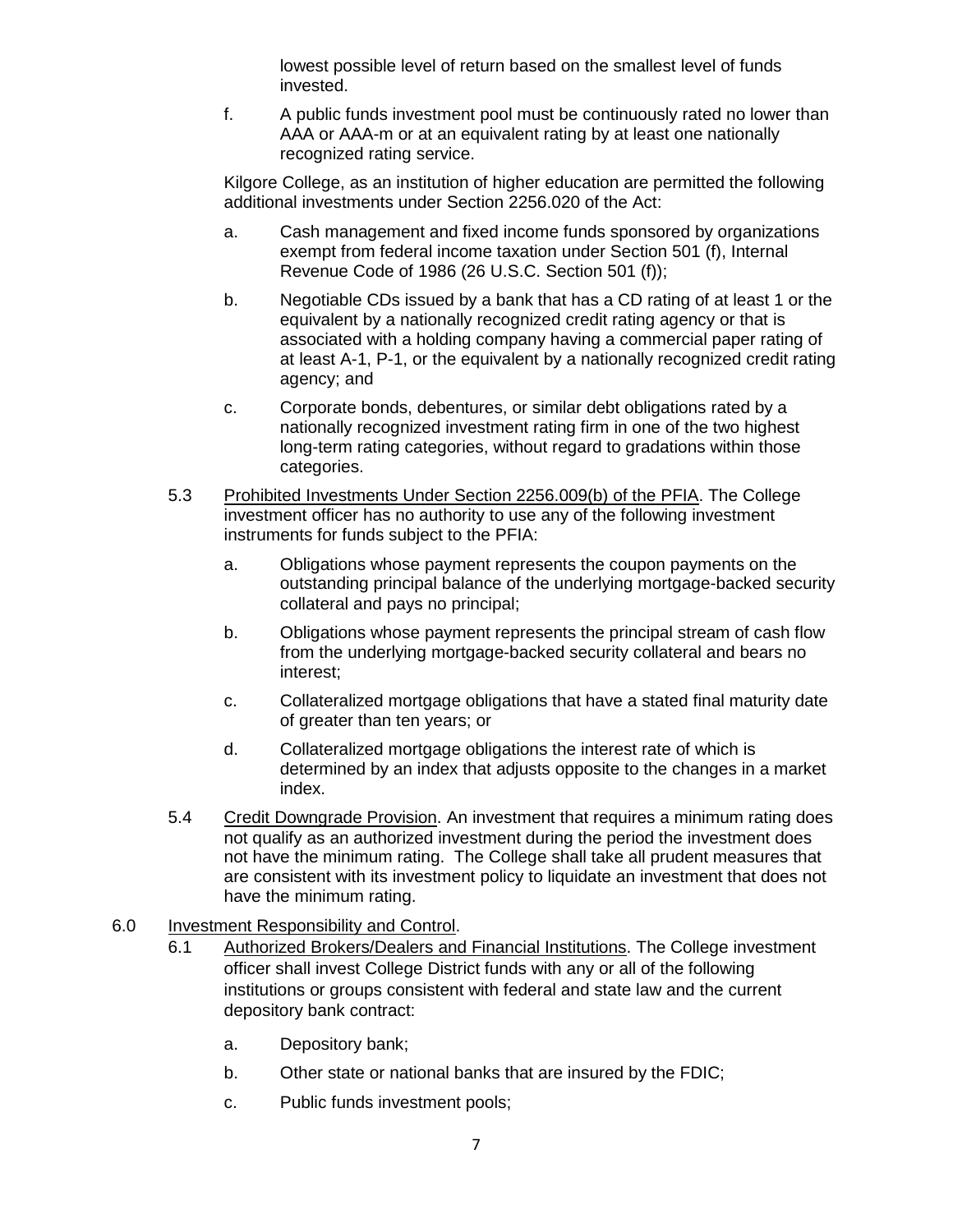- d. Registered securities brokers, dealers, and money managers;
- e. Mutual fund companies; and
- f. Organizations exempt under Internal Revenue Code 501(f).
- 7.2 Qualifications for Approval of Brokers/Dealers. In accordance with 2256.005(k), a written copy of this investment policy shall be presented to any person seeking to sell to the College an authorized investment. The registered principal of the business organization seeking to sell an authorized investment shall execute a written instrument substantially to the effect that the registered principal has:
	- a. Received and thoroughly reviewed the investment policy of the College; and
	- b. Acknowledged that the organization has implemented reasonable procedures and controls in an effort to preclude imprudent investment activities arising out of investment transactions conducted between the College and the organization.

The investment officer may not buy any securities from a person who has not delivered to the College an instrument in substantially the form provided above according to Section 2256.005(l).

- 7.3 Controls and Procedures. The investment officer shall establish a system of written internal controls, which shall be reviewed annually by independent auditors. The controls shall be designed to prevent loss of funds due to fraud, error, misrepresentation, unanticipated market changes, or imprudent actions. The College shall establish procedures to monitor rating changes in investments acquired with public funds and the liquidation of such investments consistent with the provisions of Section 2256.021. The internal controls are to be reviewed annually in conjunction with an external independent audit. This review will provide assurance of compliance with policies and procedures as specified by this policy. The College, in conjunction with its annual financial audit, shall perform a compliance audit of management controls and adherence to the College's established investment policy.
- 7.4 Audit Control. The Board, at a minimum, will have an annual financial audit of all College District funds by an independent auditing firm, as well as a full compliance audit of management controls on investments every other year as required by state law and adherence to the entity's established investment policies in accordance with Government Code 2256.005(m).
- 7.5 Standard of Care. In accordance with Government Code 2256.006, investments shall be made with judgment and care, under prevailing circumstances, that a person of prudence, discretion, and intelligence would exercise in the management of the person's own affairs, not for speculation, but for investment, considering the probable safety of capital and the probable income to be derived. Investment of funds subject to the PFIA shall be governed by the following investment objectives, in order of priority: preservation and safety of principal, liquidity, and yield. Investment of funds not subject to the PFIA shall be governed by investment objectives appropriate to each fund.

In determining whether an investment officer has exercised prudence with respect to an investment decision, the determination shall be made taking into consideration:

a. The investment of all funds, or funds under the College District's control, over which the officer had responsibility rather than a consideration as to the prudence of a single investment; and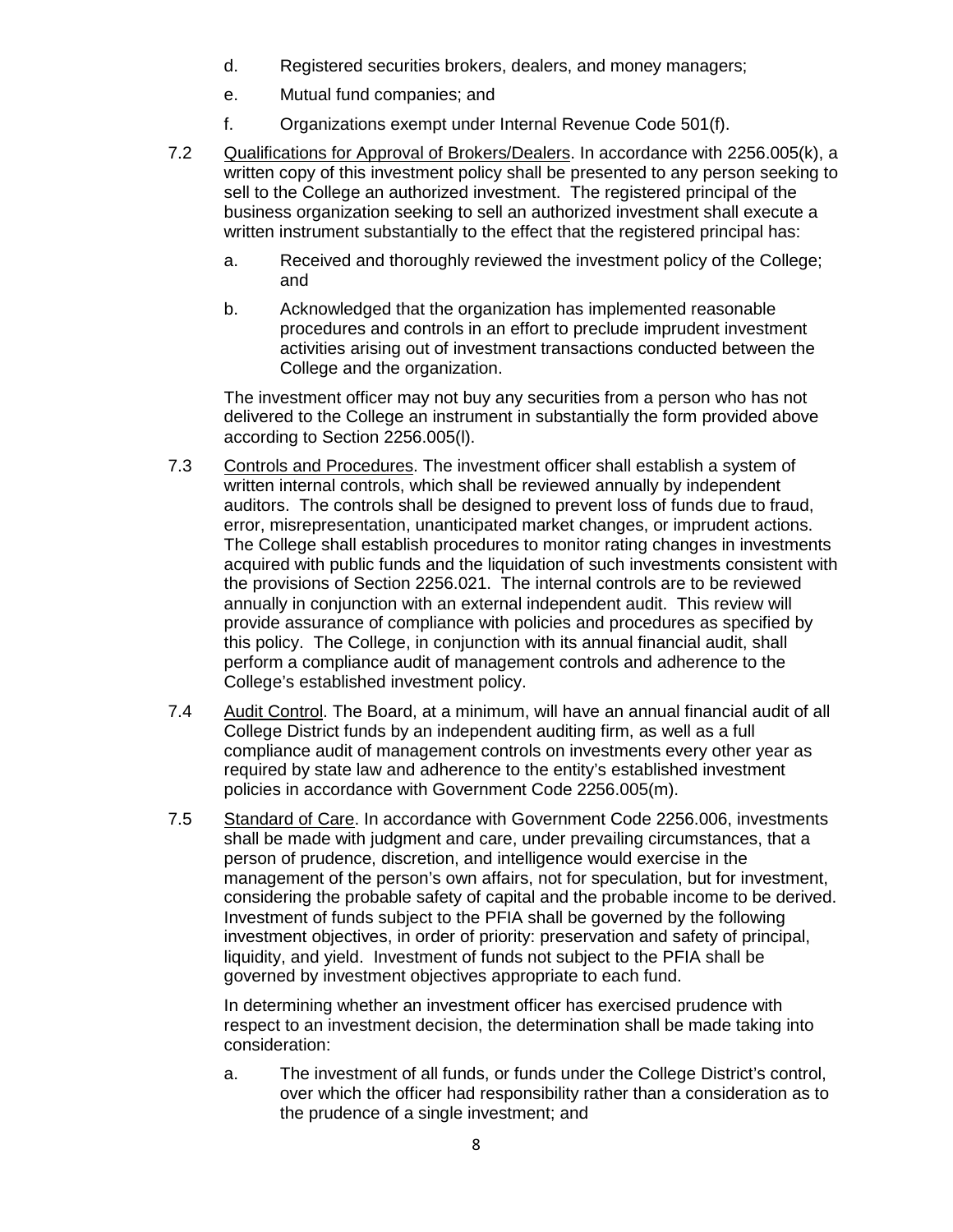b. Whether the investment decision was consistent with the written investment policy of the College District.

The investment officer, acting in accordance with written policies and procedures and exercising due diligence, shall not be held personally responsible for a specific security's credit risk or market price changes, provided that these deviations are reported in a timely manner and that appropriate action is taken to control adverse developments.

- 7.6 Change in the Law. The College is not required to liquidate investments that were authorized investments at the time of purchase (Government Code 2256.017).
- 8.0 Investment Reporting and Performance Evaluation. In accordance with Government Code 2256.023, not less than quarterly, the Board shall receive a written report of investment transactions for all funds for the preceding reporting period within a reasonable time after the end of the period.
	- 8.1 Requirements of the Quarterly Report. The report must:
		- 8.1.1 Describe in detail the investment position of the College on the date of the report;
		- 8.1.2 Be prepared jointly by all investment officers of the College:
		- 8.1.3 Be signed by each investment officer of the College;
		- 8.1.4 Contain a summary statement of each pooled fund group that states the:
			- a. Beginning market value for the reporting period;
			- b. Ending market value for the period; and
			- c. Fully accrued investment interest as of the quarter ending period.
		- 8.1.5 State the book value and market value of each separately invested asset at the end of the reporting period by the type of asset and fund type invested;
		- 8.1.6 State the maturity date of each separately invested asset that has a maturity date;
		- 8.1.7 State the account or fund or pooled group fund in the College for which each individual investment was acquired; and
		- 8.1.8 State the compliance of the investment portfolio of the College as it relates to:
			- a. The investment strategy expressed in the College's investment policy; and
			- b. Relevant provisions of this chapter.
	- 8.2 Notification of Investment Changes. The Board shall be notified of any significant changes in current investment methods and procedures prior to their implementation, regardless of whether they are authorized by this policy.
- 9.0 Collateral and Safekeeping. The College investment officer shall ensure that all College depository funds subject to the PFIA are fully collateralized or insured consistent with federal and state law and the current bank depository contract.

9.1 Collateral and Insurance. Collateral or insurance shall be secured in one or more of the following manners:

a. FDIC insurance coverage; and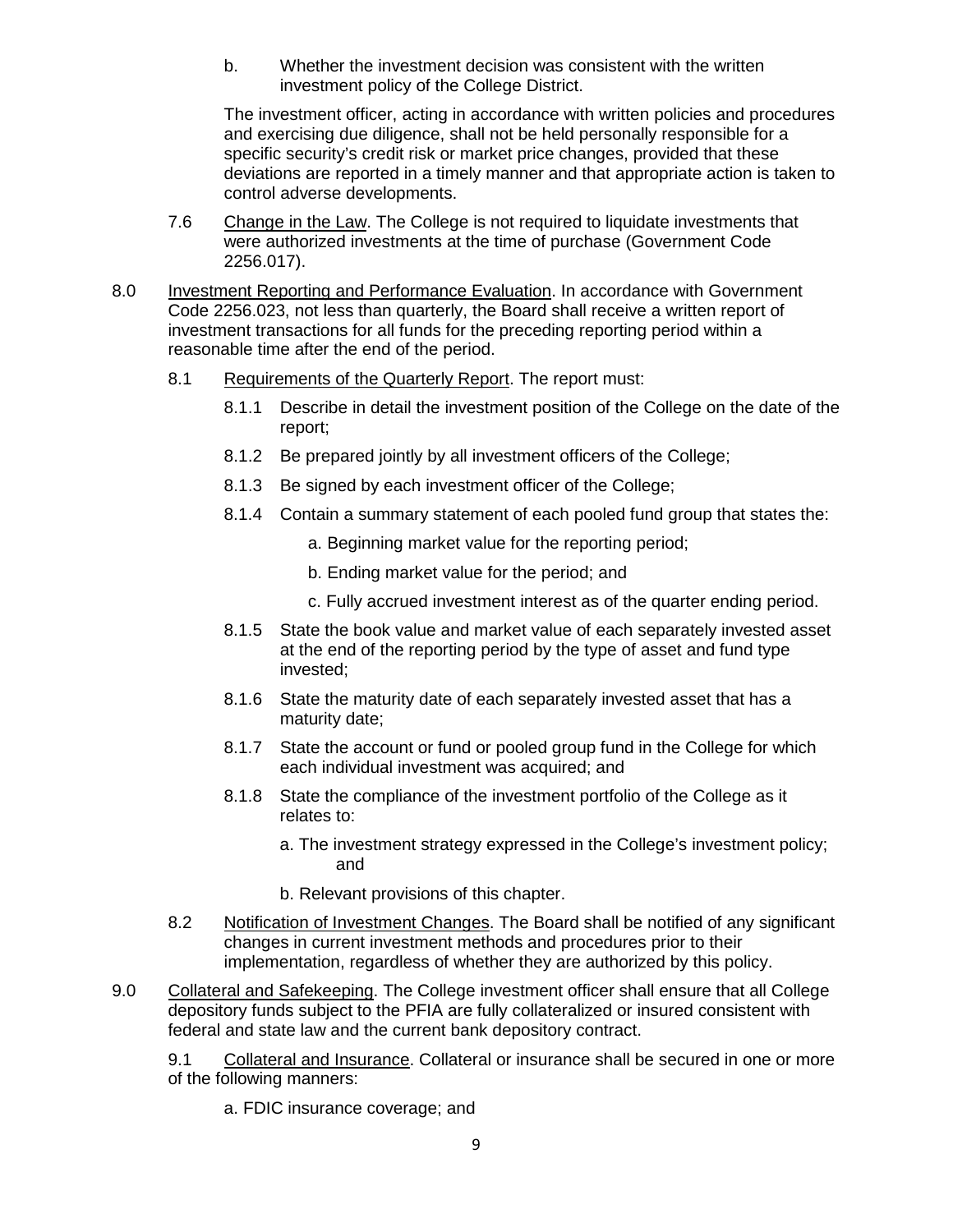- b. Obligations of the United States or its agencies and instrumentalities.
- 9.2 Safekeeping. All purchased securities subject to the PFIA shall be held in safekeeping by the College, a College account in a third-party financial institution, or with the Federal Reserve Bank.

All CDs, insured by the FDIC, purchased outside the depository bank shall be held in safekeeping by either the College or a College account in a third-party financial institution.

All pledged securities by the depository bank shall be held in safekeeping by the College, a College account in a third-party financial institution, or with a Federal Reserve Bank.